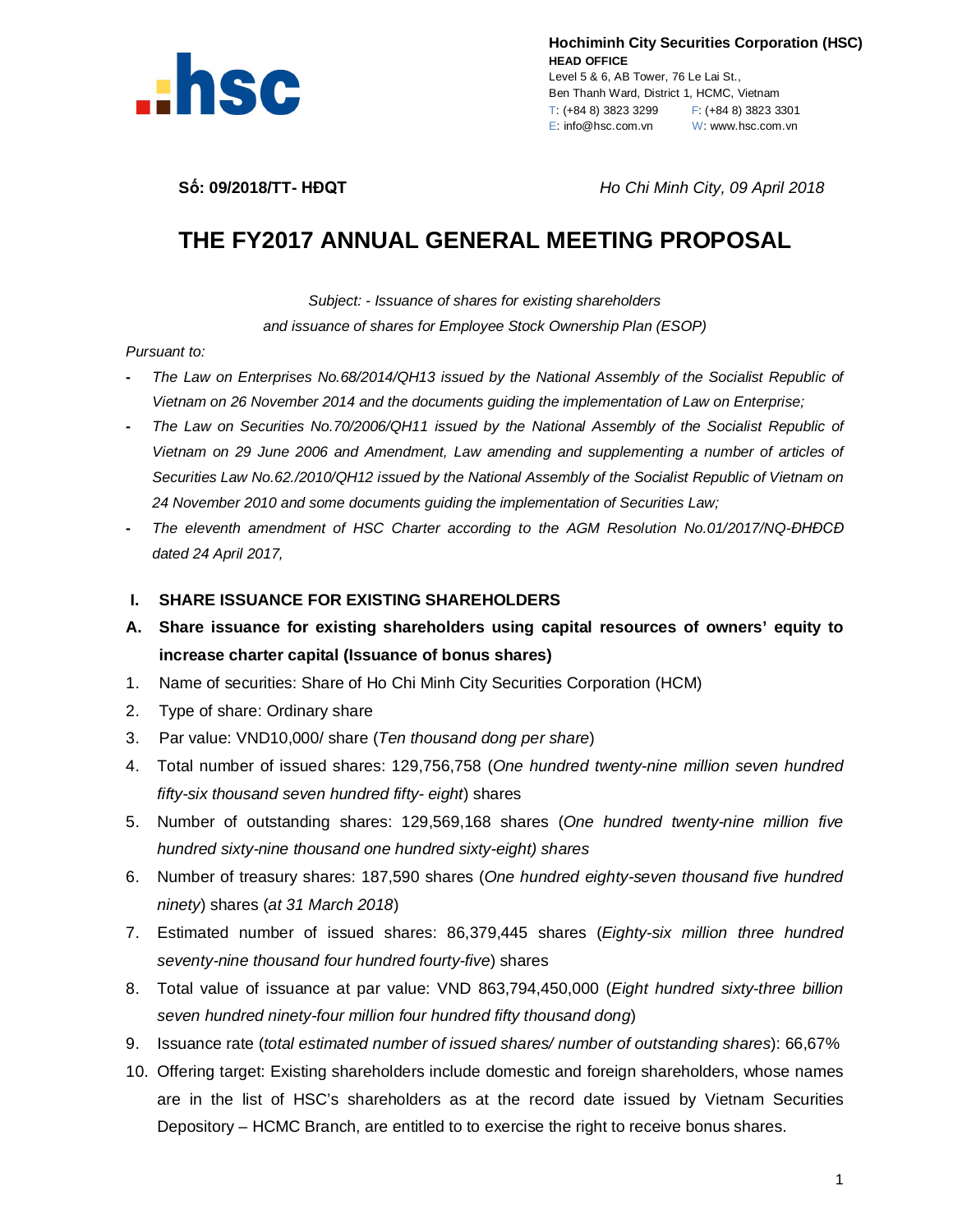- 11. Subscription ratio 3:2 (*A shareholder who owns three (03) shares is entitled to the right of receiving two (02) bonus shares*)
- 12. Additional issued shares are not subjected to transfer restrictions
- 13. The right to receive additional issued shares is not transferable
- 14. Processing with arising odd stocks (*if any*): The number of shares issued to existing shareholders will be rounded down to the unit. The decimal fraction (*if any*) will be canceled.
- 15. Capital sources: Undistributed earnings and Share premium based on the FY2017 Audited Financial Statement

In which:

- Value of the Undistributed earnings: VND 533,450,651,501 (*Five hundred thirty-three billion four hundred fifty million six hundred fifty-one thousand five hundred and one dong*)
- Value of the Share premium: VND 330,343,798,499 (*Three hundred thirty billion three hundred fourty-three million seven hundred ninety-eight thousand four hundred ninty-nine dong*)
- 16. Expected time of issuance: 2nd Quarter of 2018 after receiving the approval from the State Securities Commission

## **B. Share issuance offering to existing shareholders**

- 1. Name of securities: Share of Ho Chi Minh City Securities Corporation (HCM)
- 2. Type of share: Ordinary share
- 3. Par value: VND10,000/ share (*Ten thousand dong per share*)
- 4. Total number of issued shares: 129,756,758 (*One hundred twenty-nine million seven hundred fifty-six thousand seven hundred fifty- eight)* shares
- 5. Number of outstanding shares: 129,569,168 (*One hundred twenty-nine million five hundred sixty-nine thousand one hundred sixty-eight)* shares
- 6. Number of treasury shares: 187,590 (*Eighty-six million three hundred seventy-nine thousand four hundred fourty-five*) shares (*at 31 March 2018*)
- 7. Estimated number of issued shares: 86,379,445 (*Eighty-six million three hundred seventy-nine thousand four hundred fourty-five)* shares
- 8. Total value of issuance at par value: VND 863,794,450,000 (*Eight hundred sixty-three billion seven hundred ninety-four million four hundred fifty thousand dong*)
- 9. Issuance rate (*total estimated number of issued shares/ number of outstanding shares*): 66,67%
- 10. Offering target: Existing shareholders include dosmetic and foreign shareholders, whose names are in the list of HSC's shareholders as at the record date issued by Vietnam Securities Depository – HCMC Branch, are entitled to to exercise the right to purchase shares.
- 11. Offering method: In accordance with shareholders' purchasing rights
- 12. Subscription ratio 3:2 (*A shareholder who owns three (03) shares is entitled to the right of purchasing two (02) additional shares*)
- 13. Offering price: VND 14,000/ share (*Fourteen thousand dong per share*)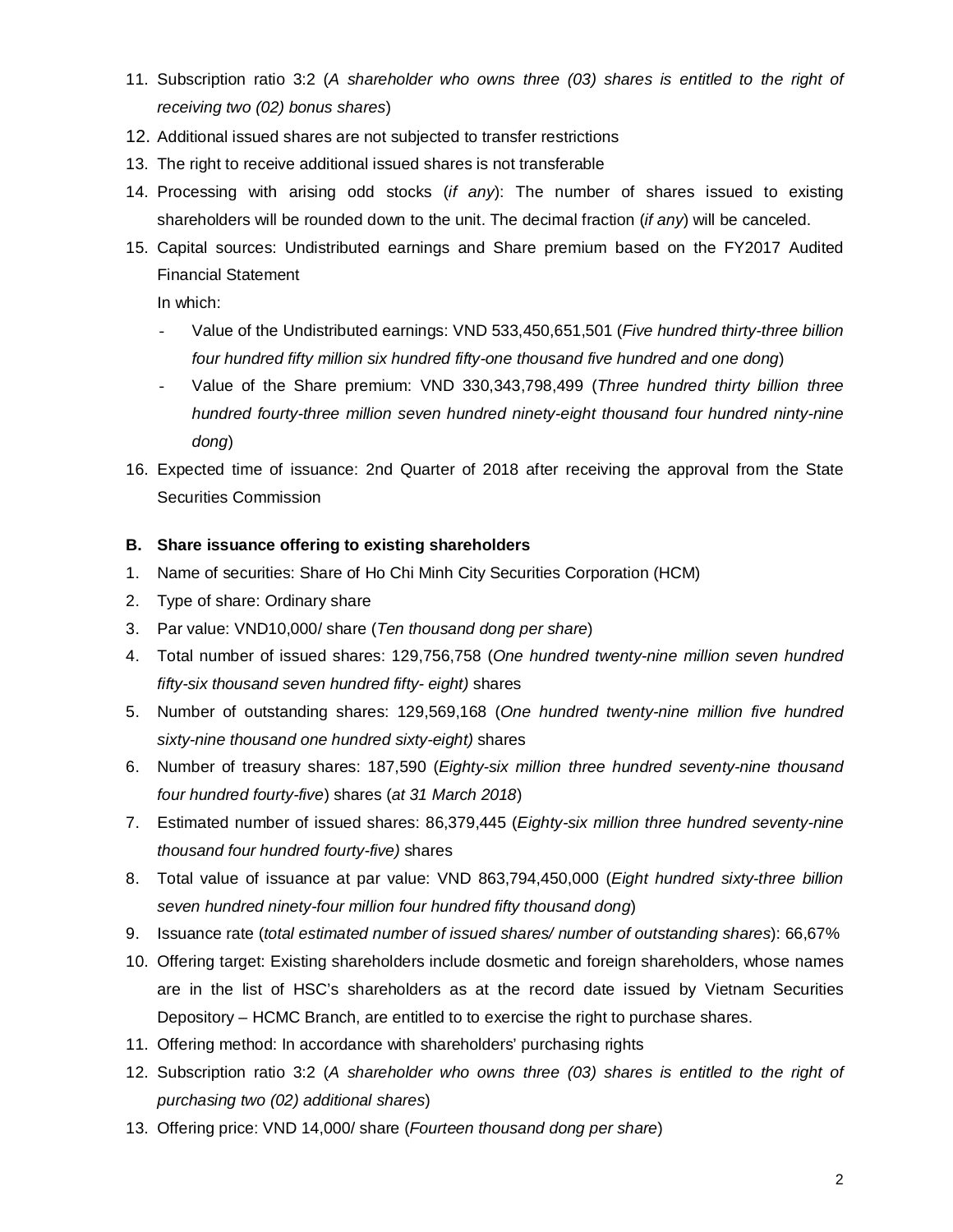- 14. Total value of issuance at offering price: VND 1,209,312,230,000 (*One thousand two hundred and nine billion three hundred and twelve million two hundred thrity thousand dong*)
- 15. The right to purchase additional issued shares is transferable only one time.
- 16. Shareholders restricted in transferability are still entitled to purchase shares. The number of additional shares purchased from the right to purchase shares is not restricted.
- 17. Dealing with the remaining of shares from existing shareholders that do not carry out the purchasing right *(if any*):

For the number of unissued shares refused to be purchased by the existing shareholders, the Annual General Shareholders' Meeting ("AGM") authorizes the Board of Directors ("BoD") to continue offering them to other investors which will be chosen and decided by the BoD, with the offering price not lower than the one offered for existing shareholders.

- 18. Processing with arising odd stocks (*if any*): The number of shares existing shareholders receive will be rounded down to the unit. The decimal fraction (*if any*) will be canceled. For example: Nguyen Van A owns 154 HCM shares, according to the issuance ratio 3:2, Nguyen Van A will be entitled to the right of purchasing  $(153x2)/3 = 102,6$  addtional shares. Thus, Nguyen Van A will be entitled to the right of purchasing 102 shares. Odd share (0.6
- 19. Expected time of issuance: 2nd Quarter of 2018 after receiving the approval from the State Securities Commission.

## **C. Authorization for the Board of Directors**

shares) will be canceled.

The Annual General Shareholders' Meeting ("AGM") authorizes the Board of Directors to:

- Select the record date for the list of shareholders to the issuance shares to increase the owner's equity (*bonus shares*) and the right to purchase shares under the issuance plan for the existing shareholders as soon as possible after the State Securities Commission announced to receive the stock issuance profiles for the existing shareholders while ensuring the benefits of shareholders in accordance with the provisions of law.
- Conduct necessary procedures to process and to complete the share issuance plan for existing shareholders in accordance with regulations of the Company Charter and the documents guiding the implementation of Law;
- Register and list all of issued shares for existing shareholders at Vietnam Securities Depository ("VSD") and Ho Chi Minh Stock Exchange ("HOSE") after completing the issuance;
- Assign the Board of Directors and the Board of Management to amend the Company Charter accordingly in charter capital related articles upon the result of the issuance; execute the registration of increased charter capital to amend Business Registration Certification of HSC at State Securities Commission ("SSC") after completing the issuance.

### **II. ISSUANCE OF SHARES FOR EMPLOYEE STOCK OWNERSHIP PLAN (ESOP)**

1. Name of securities: Share of Ho Chi Minh City Securities Corporation (HCM)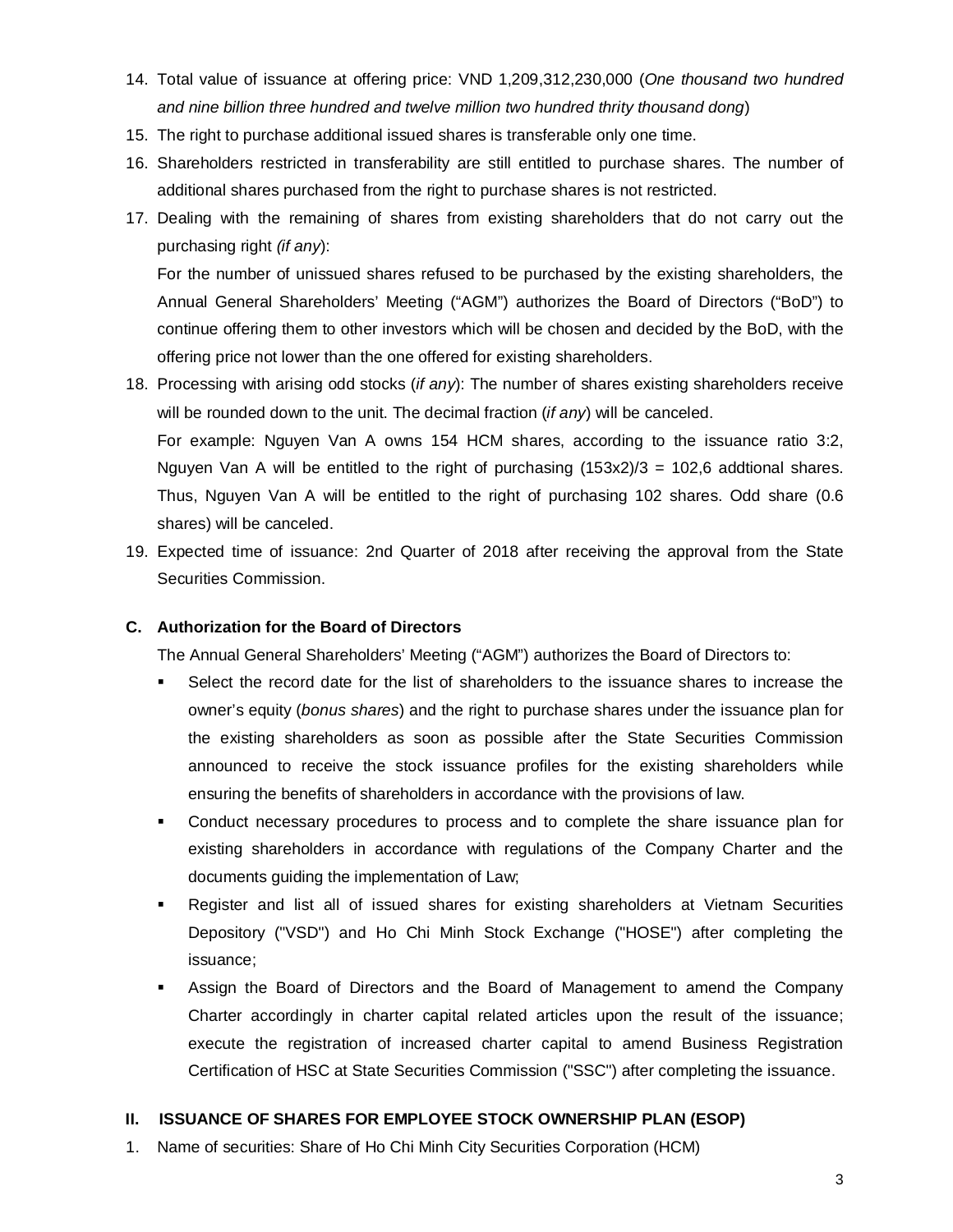- 2. Type of share: Ordinary share
- 3. Par value: VND10,000/ share (*Ten thousand dong per share*)
- 4. Total number of issued shares: 129,756,758 (*One hundred twenty-nine million seven hundred fifty-six thousand seven hundred fifty- eight) shares*
- 5. Number of outstanding shares: 129,569,168 (*One hundred twenty-nine million five hundred sixty-nine thousand one hundred sixty-eight*) shares
- 6. Number of treasury shares: 187,590 (*Eighty-six million three hundred seventy-nine thousand four hundred fourty-five*) shares (*at 31 March 2018*)
- 7. Estimated number of issued shares: 6,500,000 (*Six million five hundred thousand*) shares
- 8. Issue price: VND 14,000/ Share (*Fourteen thousand dong per share*)
- 9. Total value of issuance at par value: VND 65,000,000,000 (*Sixty-five billion dong*)
- 10. Total value of issuance: 91,000,000,000 (*Ninety-one billion dong*)
- 11. Subscription ratio: 5,02%
- 12. Capital sources: The Company's Welfare and Reward Fund as at 30 April 2018 and the employees' payments

In which:

- Total value of the Welfare and Reward Fund: VND 34,000,000,000 (*Thirty-four billion dong*)
- Total value of the employees' payment: VND 57,000,000,000 (*Fifty-seven billion dong*)
- 13. Applicable employees: Company's management employees
- 14. Transfer restriction: Shares issued to the Company employees shall be restricted in accordance with the Rules - Policies on Employee Share Ownership Plan 2018 adopted by the Board of Directors of Ho Chi Minh City Securities Corporation.
- 15. Transfer ratio and time frame:
	- At the end of the first year (*12 months after the completed issuance of ESOP 2018*), the employees shall only be allowed to transfer up to 40% of the total Issued and Transferred Shares.
	- At the end of the second year (*24 months after the completed issuance of ESOP 2018*), the employees shall only be allowed to transfer up to 30% of the total Issued and Transferred Shares.
	- At the end of the third year (*36 months after the completed issuance of ESOP 2018*), the employees shall be allowed to transfer up to 30% all of the remaining Issued and Transferred Shares.
- 16. Dealing with non-excercised shares: In case the employees refuse to exercise the rights to buy their allocated shares, the Board of Directors shall allocate total number of non-excercised shares to other employees depending on his/her years' seniority.
- 17. Revocation of issued and transferred shares
	- If an employee resigns, the Company will buy his or her remaining transfer-restricted shares at the price which equals his or her contribution amount to purchase those shares plus nonterm interest for the period from issue date to the re-purchase date. These shares will be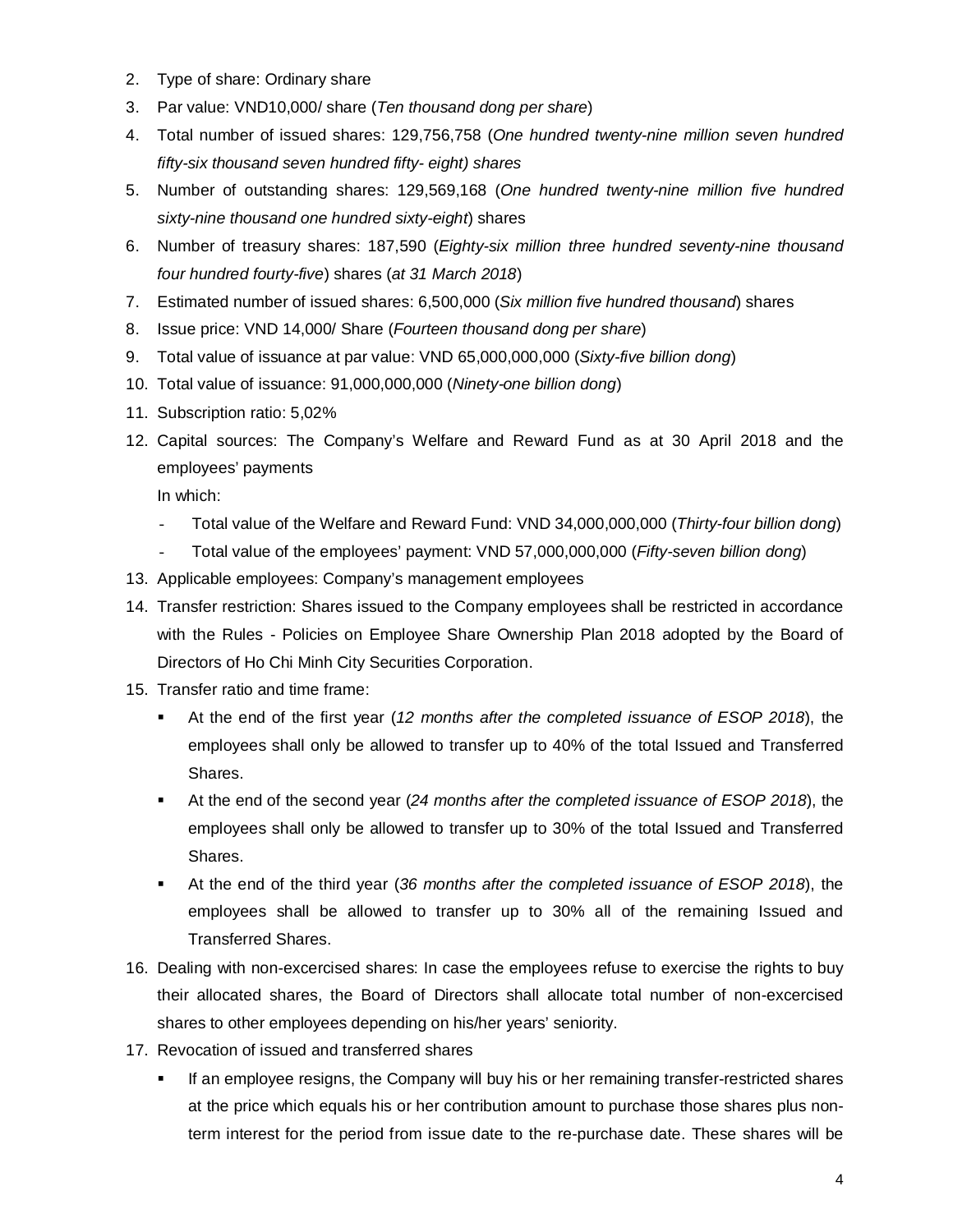available for transfer once Vietnam Securities Depository (VSD) – Ho Chi Minh City Branch approves the ownership transfer.

- The treatment of other cases will be applied in accordance with the Rules Policies on Employee Share Ownership.
- 18. Estimated time of issuance: 2nd Quarter of 2018 after receiving the approval from the State Securities Commission.
- 19. Authorization: Submit to the AGM to authorize the Board of Directors to:
	- **•** Decide the list of the employees who are allowed to purchase shares and the allocation of shares for each employee;
	- Conduct necessary procedures to process and to complete the issuance of ESOP 2018 in accordance with regulations of the Company Charter and the documents guiding the implementation of Law;
	- Register and list all of issued shares of ESOP 2018 at Vietnam Securities Depository ("VSD") and Ho Chi Minh Stock Exchange ("HOSE") after completing the issuance;
	- Assign the Board of Directors and the Board of Management to amend the Company Charter accordingly in charter capital related articles upon the result of the issuance; executing the registration of increased charter capital to amend Business Registration Certification of HSC at State Securities Commission ("SSC") after completing the issuance.

## **III. CAPITAL USING PLAN**

Total value of expected additional issued shares VND 1,266,312,230,000 (*One thousand two hundred sixty-six billion three hundred and twelve million two hundred thirty thousand dong*). Additional capital gained from the share issuance will be allocated to

- Additional capital for margin trading: VND 1,000,000,000,000 *(A thousand billion dong*)
- Additional capital for using proprietary investment: VND 266,312,230,000 (*Two hundred sixty-six billion three hundred twelve million two hundred thirty thousand dong*)

The AGM authorize the Board of Directors to adjust the using plan of capital gained from the offering to accord with the Company's actual need of using capital and to ensure the shareholders' maximum benefits.